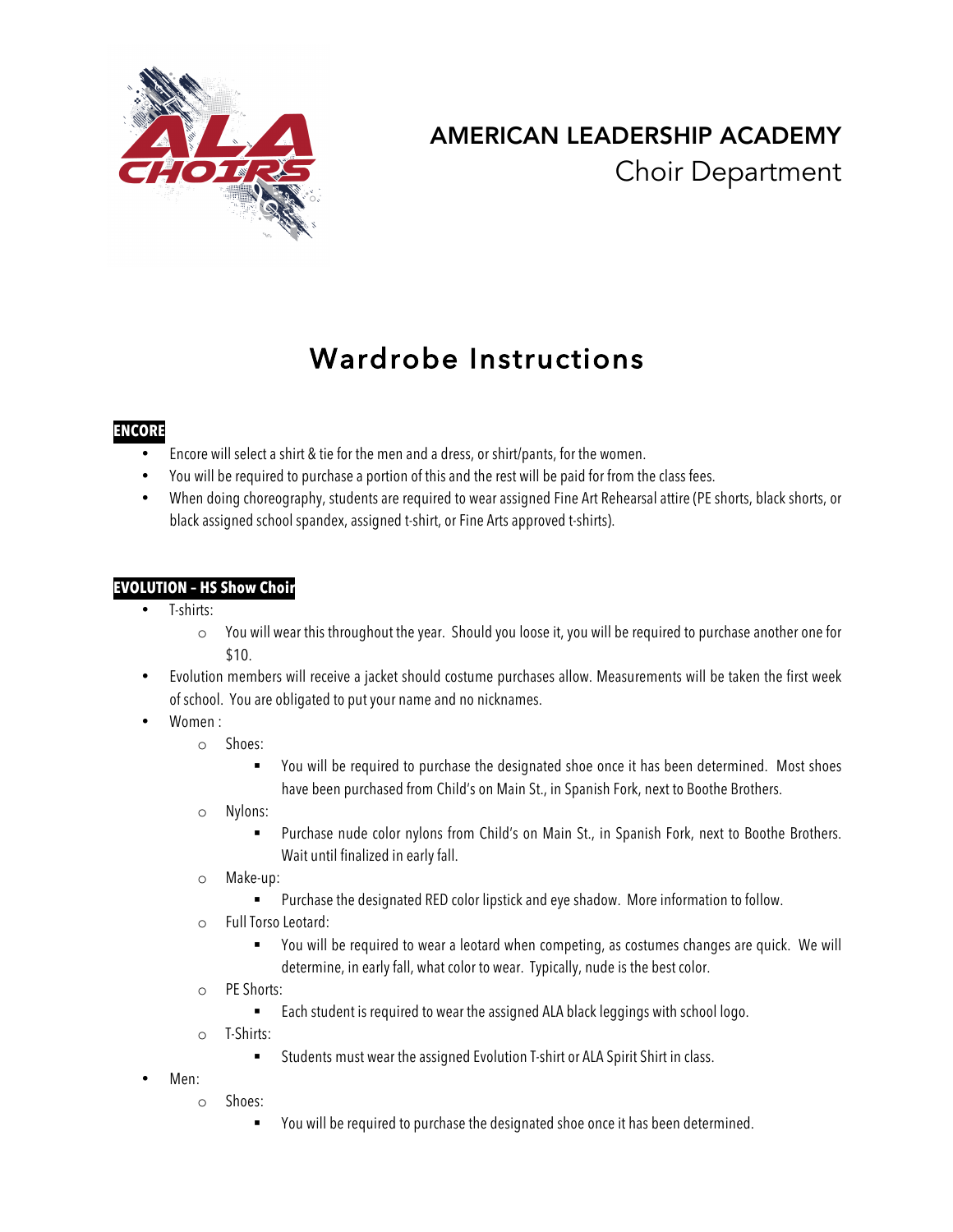o Socks:

" You will be required to purchase the designated socks once they have been determined.

- o Undershorts:
	- You will be required to wear the designated undershorts (black or white, determined when costumes have been confirmed). This is for modesty purposes. This is NOT an option.
- o PE Shorts:
	- " Each student is required to wear the assigned ALA PE shorts with school logo or black shorts.
- o T-Shirts:
	- ! Students must wear the assigned Evolution T-shirt or ALA Spirit Shirt in class.

### **HIGH SCHOOL CONCERT CHOIR: All HS Choir Members EVO & Concert Choir**

- Women:
	- o Dress:
		- ! *All high school singers are required to purchase the red dress*. You will either be measured for a new dress, or you will purchase a used dress from a former member of Concert Choir.
	- o Hem Dress:
		- ! You will be **required** to hem the dress to the appropriate length. Please measure it while wearing the shoes that you are going to wear with the dress.
	- o Camisole:
		- ! All girls will be required to purchase a red camisole to wear underneath the dress. There have been too many white pieces of underclothing showing.
	- o Shoes:
		- ! You will be obligated to purchase **black character shoes**. You may determine heel size.
	- o Nylons:
		- You will need to wear nude color nylons.
	- o Jewelry:
		- ! You will be obligated to wear the designated jewelry at each performance.
- Men:
	- o Tuxedo:
		- ! Allen's Tuxedo from Orem will come to measure you during the second week of school. Should you only need certain parts of the tux (i.e., vest, tie, pants, jacket, shirt, shoes), then you will simply be obligated to convey that to Allen's Tuxedo when they are here to measure.
		- ! You are required to wear tux paints to all performing events. No other black slacks will be acceptable.
		- ! You may provide your own tuxedo, as long as it matches the rest of our tuxedos.
	- o Black Socks:
		- ! You will be required to provide this.
	- o Vest & Tie:
		- ! We will order this for your, also, from Allen's Tuxedo.
	- o Shoes:
		- ! You will be **required** to purchase the *glossy finish Tux shoes*, also, from Allen's Tuxedo.